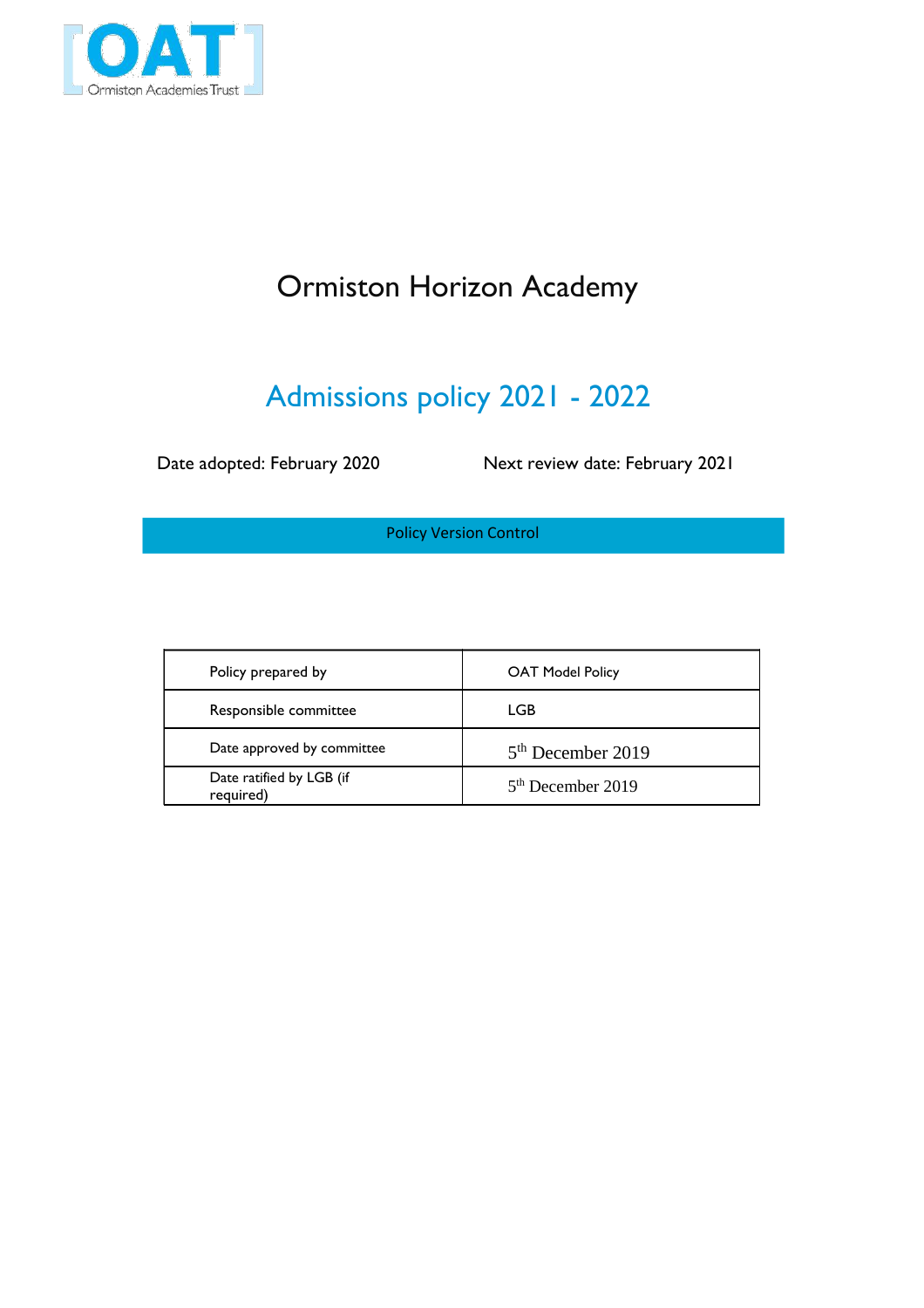

## Ormiston Academies Trust

# Admissions policy 2020 - 2021

### Policy Version Control

| Policy type                              | Academy Model Policy       |
|------------------------------------------|----------------------------|
| Policy prepared by (name and department) | Head of Governance         |
| Last Review date                         | <b>March 2019</b>          |
| Description of changes                   | Individual academy changes |
| New policy for consultation              |                            |
| Date of Board of Trustees approval       | December 2020              |
| Next review date                         | December 2020              |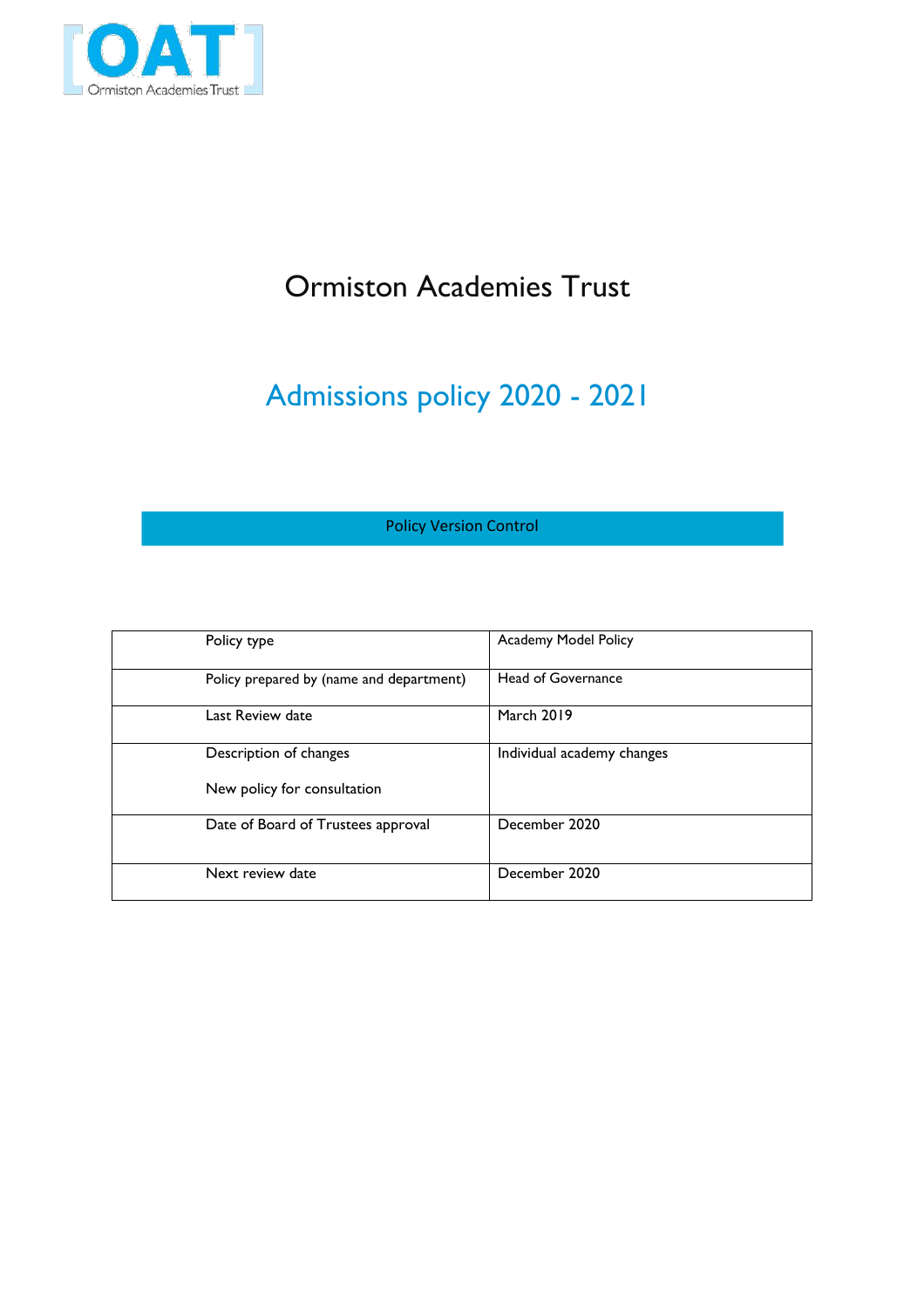

## **Contents**

| 1. Policy statement and principles                       |     |
|----------------------------------------------------------|-----|
| 1.1 Policy aims and principles                           |     |
| 1.2 Monitoring and review                                |     |
| 2. Academy admissions                                    |     |
| 2.1 Definitions                                          |     |
| 2.2 Eligibility criteria                                 | 6   |
| 2.3 Waiting list                                         | 6   |
| 2.4 Withdrawal of a place                                | 6   |
| 2.5 Determining arrangements and consultation            | 6   |
| 2.6 Admission of children outside their normal age group |     |
| 2.7 Complaints about admissions arrangements             |     |
| 3. Secondary admissions                                  | 8&9 |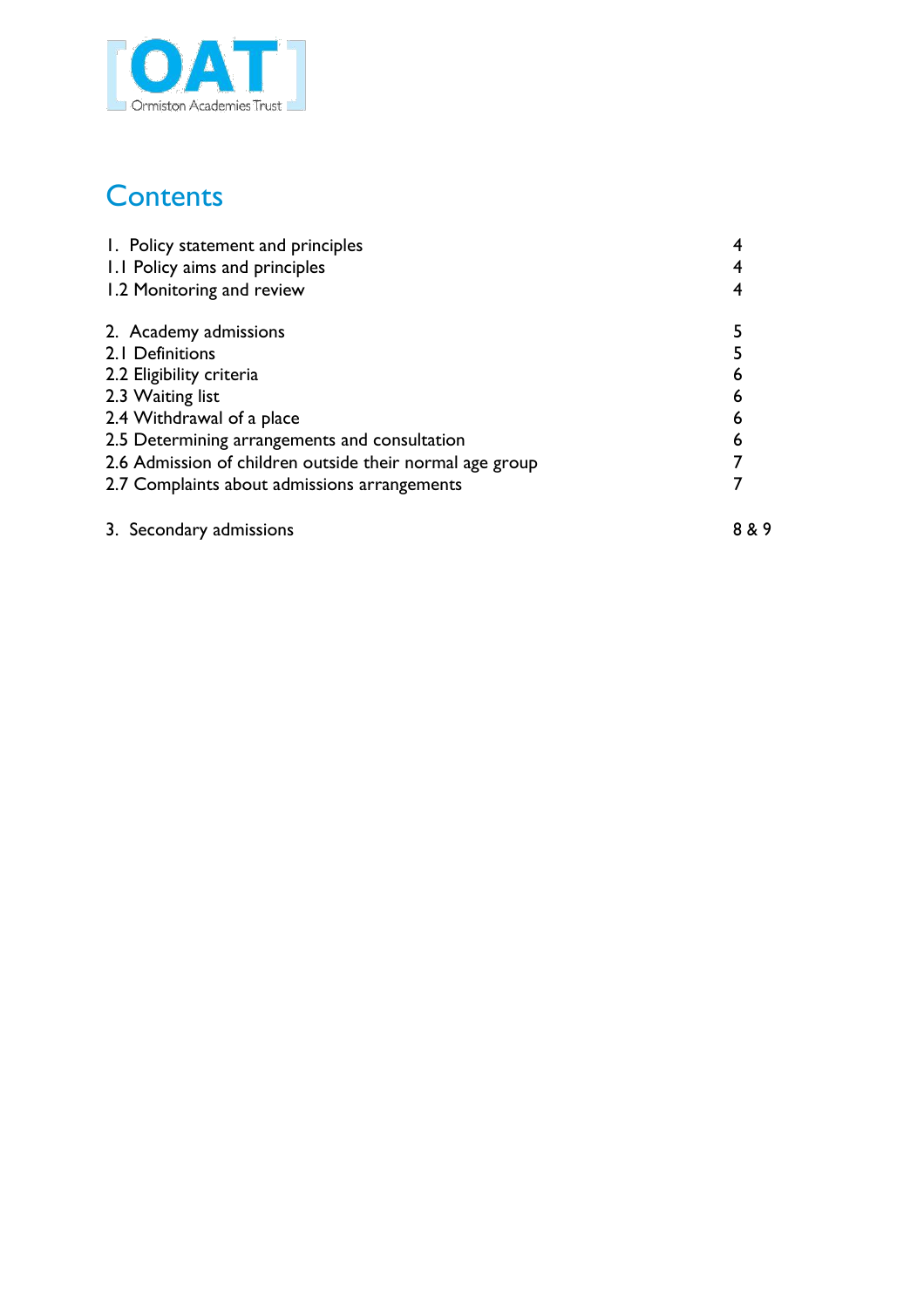

## **1. Policy statement and principles**

#### 1.1 Policy aims and principles

This policy is designed to ensure there is an open and fair admissions procedure for all applicants and to help guide parents and their children through the application process. The academy's admissions arrangements will not disadvantage unfairly, either directly or indirectly, a child from a particular social or racial group, or a child with a disability or special educational needs, and that other academy policies do not discourage parents from applying for a place for their child.

This policy details the academy's arrangements for admissions and will apply to all admissions from *September 2021* to *July 2022*. This includes in-year admissions within this period.

Parents are encouraged to visit the academy with their child if they are planning to apply for a place. We have a number of open days during the year; these will be publicised on the academy website. Arrangements for visits outside these dates can be made through the academy office or contacting Mrs A Smith on 01782 883333 or info@ormistonhorizonacademy.co.uk

The Academy Trust will consult on the admissions arrangements at least once every seven years or if there are proposed changes to the admission arrangements which require consultation.

This policy is consistent with all other policies adopted by OAT / the academy and is written in line with current legislation and guidance.

#### 1.2 Monitoring and review

This policy will be reviewed annually or in the following circumstances:

- **•** Changes in legislation and / or government guidance
- As a result of any other significant change or event
- As the result of a decision of an Adjudicator
- In the event that the policy is determined not to be effective

If there are urgent concerns these should be raised to the *Chair of Governors; Mr J. May: jmay@watermillschool.co.uk* in the first instance for them to determine whether a review of the policy is required in advance of the review date.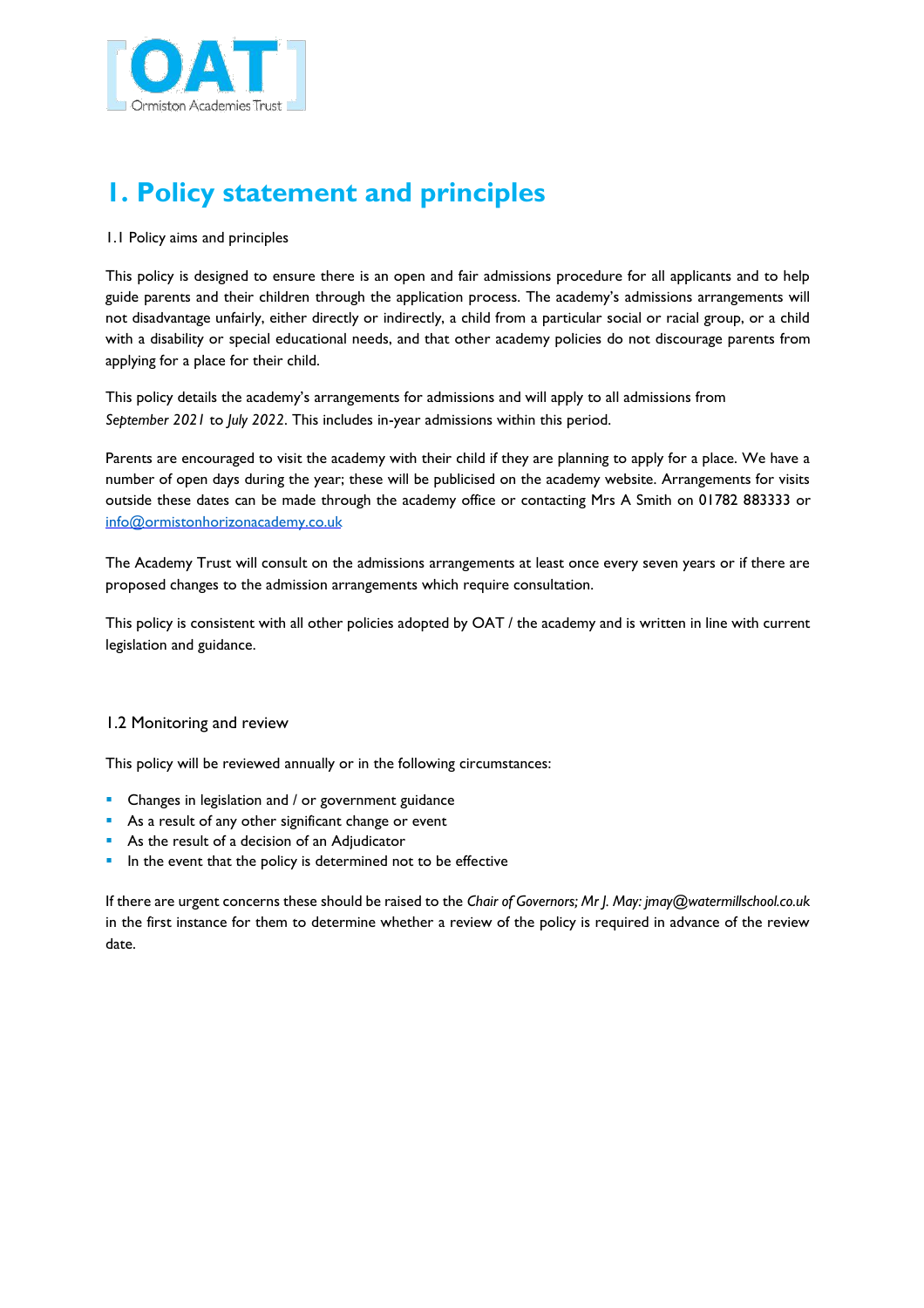

## **2. Academy admissions**

The academy admits students between the ages of *11-16*. The main intakes are:

#### **•** Secondary

We encourage entry at the academy's main intake time so as to aid academic progression without interruption, however, applications are welcome for entry in any year.

#### 2.1 Definitions

The academy uses the following definitions when applying this policy:

#### Looked after Children

Looked after children and those who were previously looked after but immediately after being looked after were adopted or became subject to a child arrangements order or special guardianship order. [A looked after child is a child who is in the care of a local authority, or being provided with accommodation by a local authority in the exercise of their social services functions (definition used is in Section 22(1) of the Children Act 1989).

#### Siblings

A sibling is defined as:

- A brother or sister, including half brothers or sisters, who shares one or both parents, whether or nonresident in the same household
- A step brother or sister where the two children are related by a parent's marriage
- An adopted or foster child living in the same household under the terms of the residents' order

In the case of twins or other children from multiple births (two or more siblings in one year group) and where only one place is available, the application will be considered together as one application.

#### Ormiston Packmoor Primary Academy

Children on roll at Ormiston Packmoor Primary Academy.

#### Existing staff

Children of members of staff where the member of staff has been employed at the Academy for two or more years at the time at which the application for admission to the Academy is made, and/or the member of staff is recruited to fill a vacant post for which there is a demonstrable skill shortage.

#### **Distance**

This is the straight line distance between the academy main gate on Turnhurst Road and the child's home address point.

Children who live nearest to the school as determined by a straight line measurement from the child's home address point to the main gate entrance of the school on Turnhurst Road. Stoke on Trent Local Authority uses a geographical information system to calculate home to school distances. This determines coordinates of the applicant's home address using the Local Land and Property Gazeteer (LLPG) and OS Address Point data.

#### Dual address

Where a child lives at two different addresses, the 'home' address will be determined as the address at which the child resides for the majority of school nights. School nights are Sunday night to Thursday night inclusive. In a case where the child spends an equal number of school nights at each address, then the address where the child benefit is paid will be used. Where no child benefit is claimed, the address used to register the child with a doctor will be used.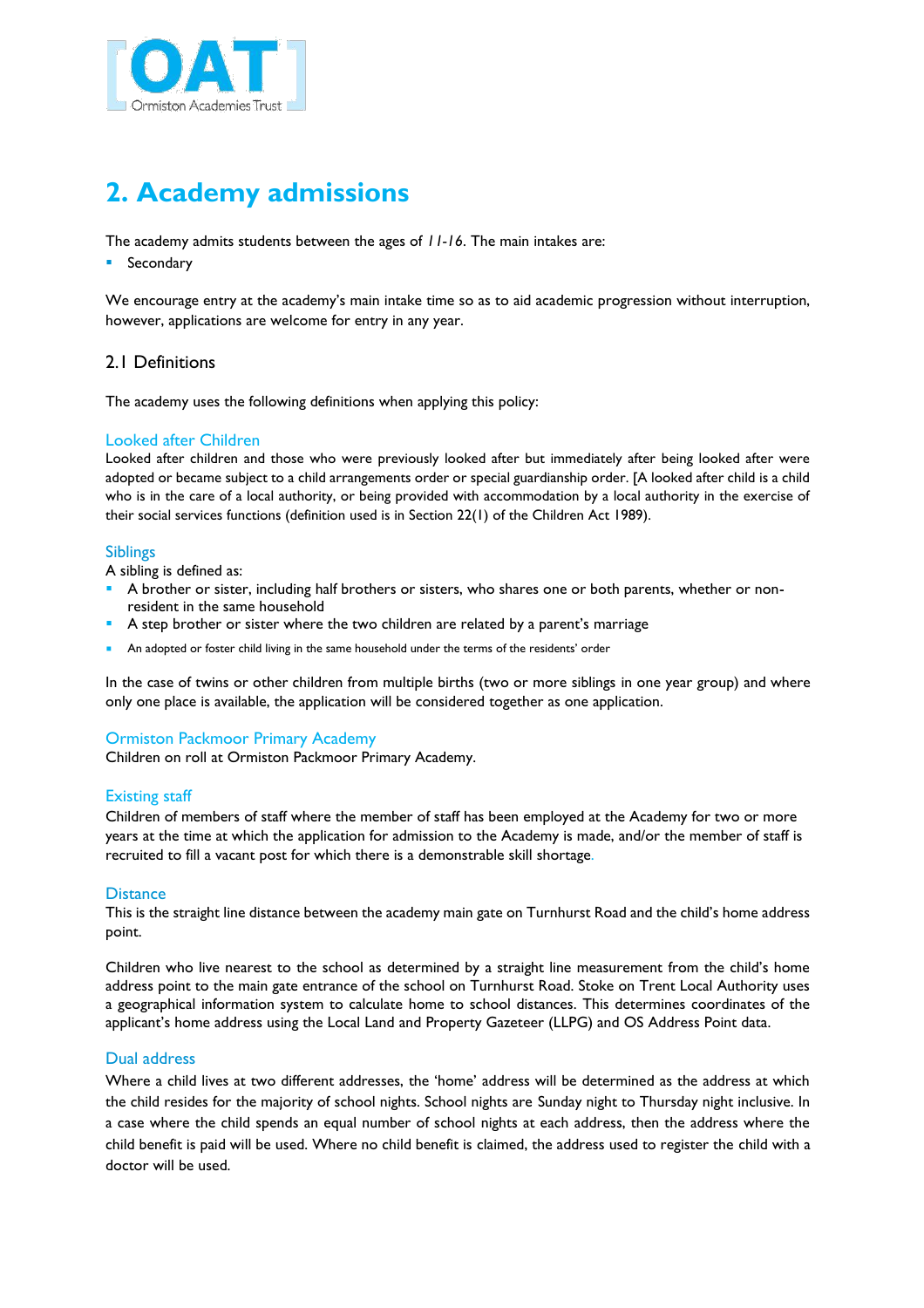

## 2.2 Eligibility criteria

In line with The Schools Admissions Code 2014 ("the Code") Ormiston Horizon Academy will respond to applications for children coming from overseas in accordance with current regulations.

Ormiston Horizon Academy will not refuse a school place simply because of doubts about the child's immigration status.

### 2.3 Waiting list

If the number of applicants exceeds the number of places available, children who have been refused a place will be automatically placed on a waiting list unless there is a specific request that this should not happen. The child may gain entry to the academy if a place becomes available.

The academy will maintain a waiting list until the end of the academic year, following the main academy intake in September. Each added child will require the list to be ranked again, in line with the academy's oversubscription criteria against which the application was originally considered. Priority will not be given to children based on the date their application was received or the date when they were added to the list.

### 2.4 Withdrawal of a place

The academy will only withdraw an offer of a place if:

- The place was offered in error
- The offer was obtained through a fraudulent or intentionally misleading application (the academy may request evidence to ensure the child meets the admissions criteria) – if this occurs, the application will be considered afresh

The academy will not withdraw the place if the student has started at the academy unless the place was obtained fraudulently. If this is the case, then the academy will decide whether to withdraw the place based on the circumstances including the length of time the child has been at the academy.

### 2.5 Determining arrangements and consultation

Admissions arrangements will be set annually; this will happen even if there are no changes from previous years and a consultation is not required.

If the academy changes any significant aspect of the admissions procedure then OAT will be informed prior to making changes and beginning the consultation process. Any significant changes proposed by the academy must be approved by OAT.

The academy will consult on admissions arrangements when changes to the academies arrangements are proposed (no consultation is required for an increase in PAN or changes to ensure compliance with the admissions regulations). Where the admission arrangements have not changed from the previous year, there is no requirement to consult, subject to the requirement that we must consult on our admission arrangements at least once every seven years, even if there have been no changes during that period.

We will publish any consultation for admissions on our website and notify appropriate stakeholders. If there are any substantive responses to the academy's consultation, then these will be sent to OAT. Any subsequent changes will be made will be in consultation with OAT.

Once our admissions arrangements have been determined, we will notify the appropriate bodies and publish a copy of the determined arrangements on our website.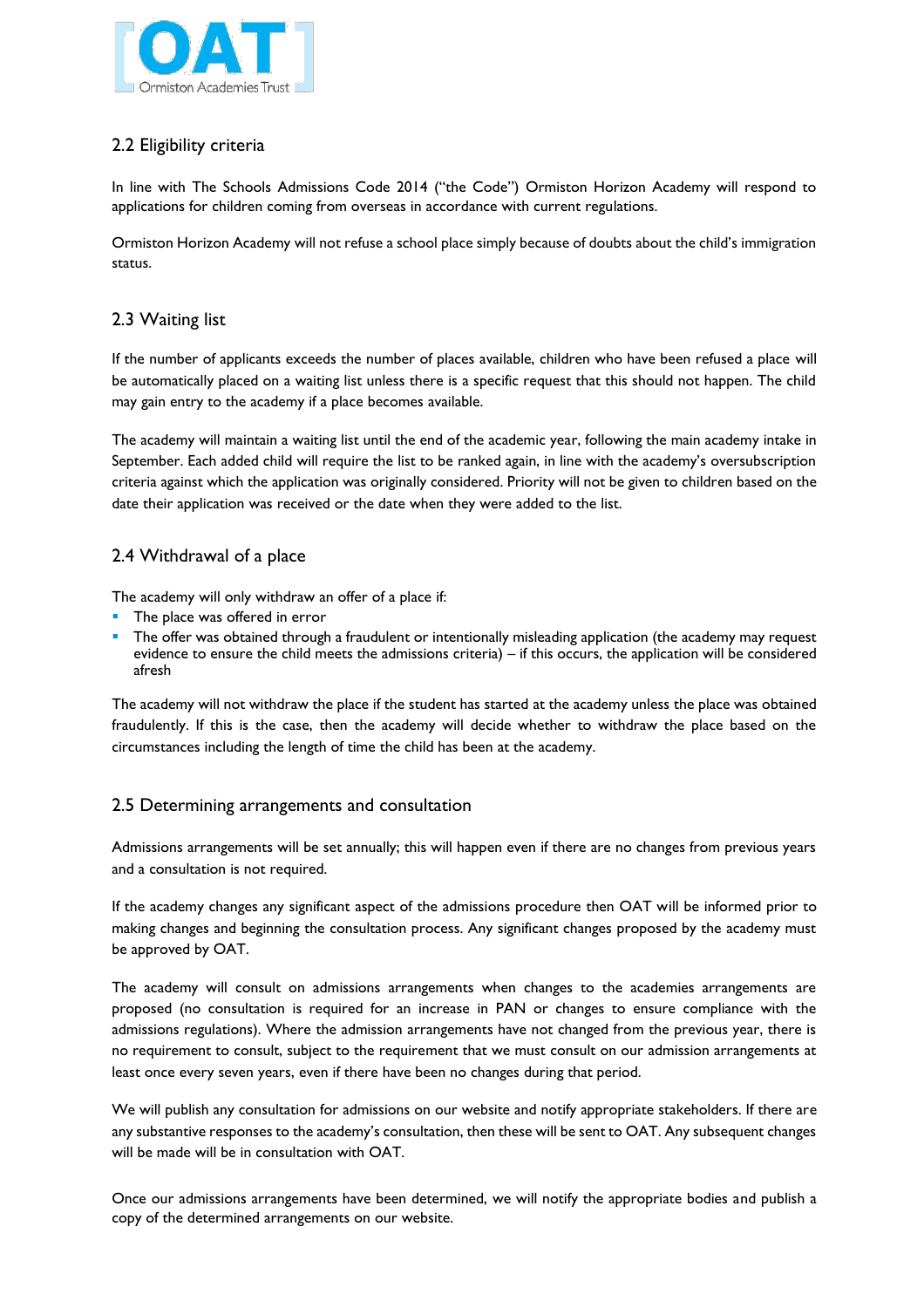

### 2.6 Admission of children outside their normal age group

Parents may seek a place for their child outside their normal age group, for example, if the child is gifted and talented or has experienced problems such as ill health. If parents wish to do this they must contact, in the first instance, Mrs A Smith on 01782 883333 or info@ormistonhorizonacademy.co.uk

Contact with the academy must be made at the earliest opportunity to avoid any delays in the application process.

The decision whether a child is admitted outside of their normal age group will be made on a case by case basis by the academy's governing body. A panel of at least three governors will consider the admission request based on the student's:

- Academic ability
- Social and emotional development

Plus also:

- **•** Views of the parents and principal; and
- **Any additional relevant information available**

The panel will have to be satisfied that the child would be able to cope with the work of the year applied for and that the student would be able to cope with the personal development whist being with a year group who are of a different age. In order to support any application parents, will need to submit evidence to demonstrate that the admission into a different year group is in the best interests of the child.

Once the governing body has made a decision, the parents can then apply to the academy using the process detailed in this policy. Parents have a statutory right to appeal against the refusal of a place, however this right does not apply if the child is offered a place at the academy but it is not in their preferred age group.

#### 2.7 Complaints about admissions arrangements

Any person or body can make an objection to the EFA when they consider the academy's arrangements are unlawful, or not in compliance with the School Admissions Code / relevant legislation relating to admissions.

Complaints about the appeals panel can be made to the Secretary of State.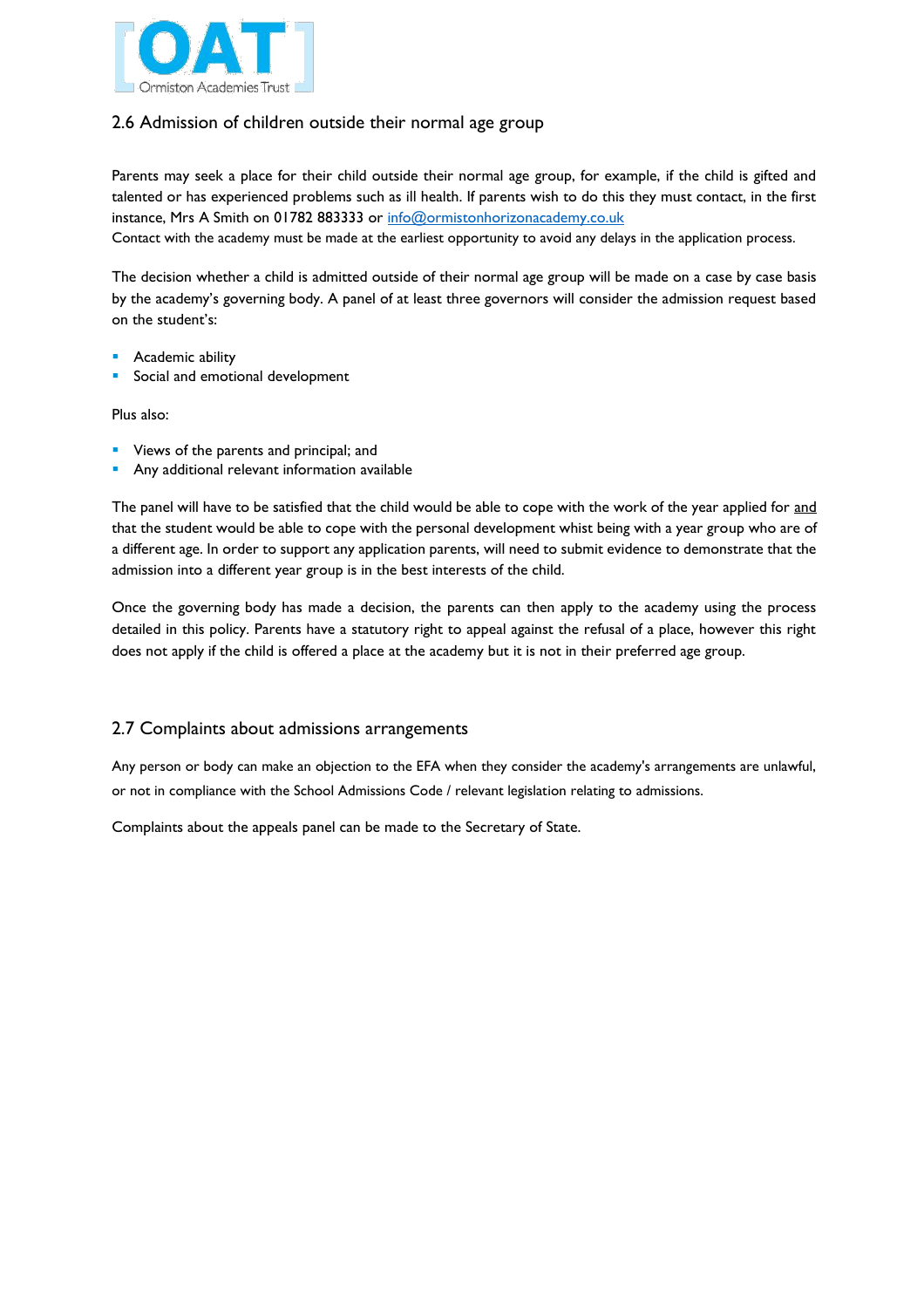

## **3. Secondary admissions**

The process detailed in this section outlines admissions for secondary admissions. For further information on this process, please contact *Mrs. A Smith (asmith6@ormistonhorizonacademy.co.uk)*

Number of spaces (PAN) The academy has an agreed admission number of *210* per year.

#### Application process

Applications for the 2021-22 academic year begin *September 2020.*

To apply, you need to complete the *local authority's (LA) common application form (CAF)* and submit this directly to the *LA* by the deadline, 31 October 2020.

*http://www.stoke.gov.uk/ccm/navigation/education/admissions/*

Late applications will not be considered until all other applications have been reviewed.

All offers of secondary places will be made through the LA. The academy will not contact parents about the outcome of their application until the offer from the local authority has been made. All offers will be made on the secondary national offer day (1 March or, the next working day if this falls at the weekend).

#### Selection criteria

If the number of applications is less than the number of spaces, then all children will be offered places.

#### Oversubscription criteria

If the academy receives more applications than there are available places, then children with the academy named on an education, health care plan (EHC) or equivalent will be automatically admitted to the academy. If there are still places available, priority for admission will be given to those children who meet the oversubscription criteria set out below:

**1.** Looked after children and those who were previously looked after but immediately after being looked after were adopted or became subject to a child arrangements order or special guardianship order. [A looked after child is a child who is in the care of a local authority, or being provided with accommodation by a local authority in the exercise of their social services functions (definition used is in Section 22(1) of the Children Act 1989)].

**2.** Children who have siblings at the school at the time the applicant will start on roll.

**3.** Children of members of staff where the member of staff has been employed at the Academy for two or more years at the time at which the application for admission to the Academy is made, and/or the member of staff is recruited to fill a vacant post for which there is a demonstrable skill shortage

**4.** Children of an existing member of staff of the academy at the time of application.

**5.** Children who live nearest the school measured using the straight line distance between the academy main gate on Turnhurst Road and the child's home address point. (As defined in 2.1).

#### Tie Breaker

These criteria are also used as a tie-breaker. Whenever two applicants have the same priority based on criteria 1, 2, 3, 4 & 5 then the child who lives closest to the academy (As defined in 2.1) will be given the higher priority.

In the event that two students live an equal distance from the academy, a random ballot supervised by independent person will be held.